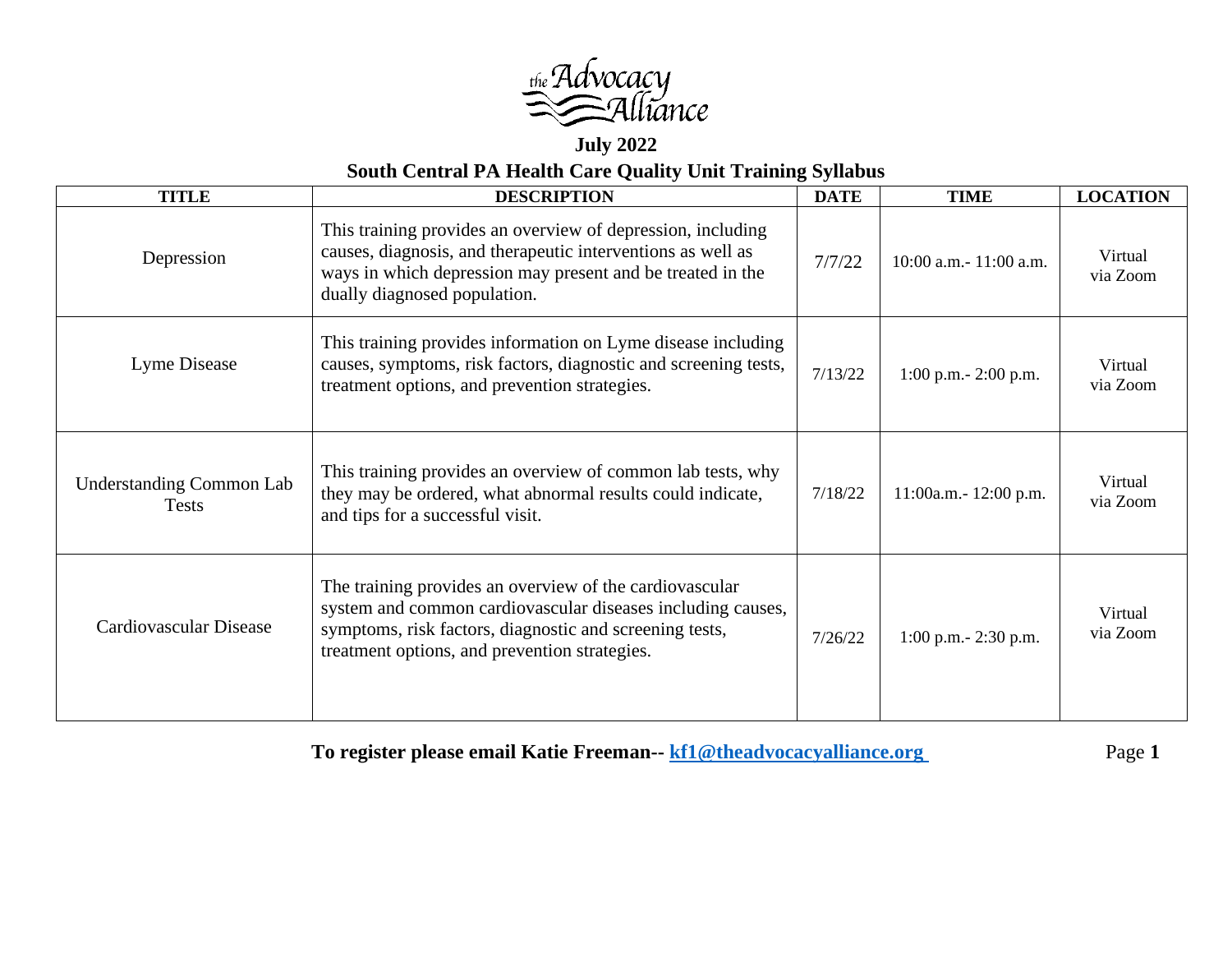

## **August 2022**

## **South Central PA Health Care Quality Unit Training Syllabus**

| <b>TITLE</b>                                                                      | <b>DESCRIPTION</b>                                                                                                                                                                                                                 | <b>DATE</b> | <b>TIME</b>               | <b>LOCATION</b>     |
|-----------------------------------------------------------------------------------|------------------------------------------------------------------------------------------------------------------------------------------------------------------------------------------------------------------------------------|-------------|---------------------------|---------------------|
| Down Syndrome                                                                     | This training provides an overview of Down Syndrome and<br>ways to support individuals with Down Syndrome. This<br>training features causes, risk factors, complications, and<br>management strategies.                            | 8/2/22      | 10:00 a.m. $-11:00$ a.m.  | Virtual<br>via Zoom |
| The Fatal Five (Aspiration,<br>Constipation, Dehydration,<br>Seizures and Sepsis) | This training provides an overview of the conditions included<br>in the fatal five, their causes, risk factors, complications, and<br>treatments as well as preventative strategies.                                               | 8/11/22     | $1:00$ p.m. $-3:00$ p.m.  | Virtual<br>via Zoom |
| <b>Delusional Disorder</b>                                                        | This training provides an overview of delusional disorder,<br>including signs, treatments, and support strategies.                                                                                                                 | 8/16/22     | $1:00$ p.m. $- 2:00$ p.m. | Virtual<br>via Zoom |
| <b>Diabetes</b>                                                                   | This training provides an overview of diabetes including<br>causes, risk factors, signs and symptoms, comparison of<br>hypoglycemia with hyperglycemia, treatment options, long-<br>term management strategies, and complications. | 8/25/22     | 2:00 p.m. - 3:30 p.m.     | Virtual<br>via Zoom |

 **To register please email Katie Freeman-- [kf1@theadvocacyalliance.org](mailto:kf1@theadvocacyalliance.org)** Page 1